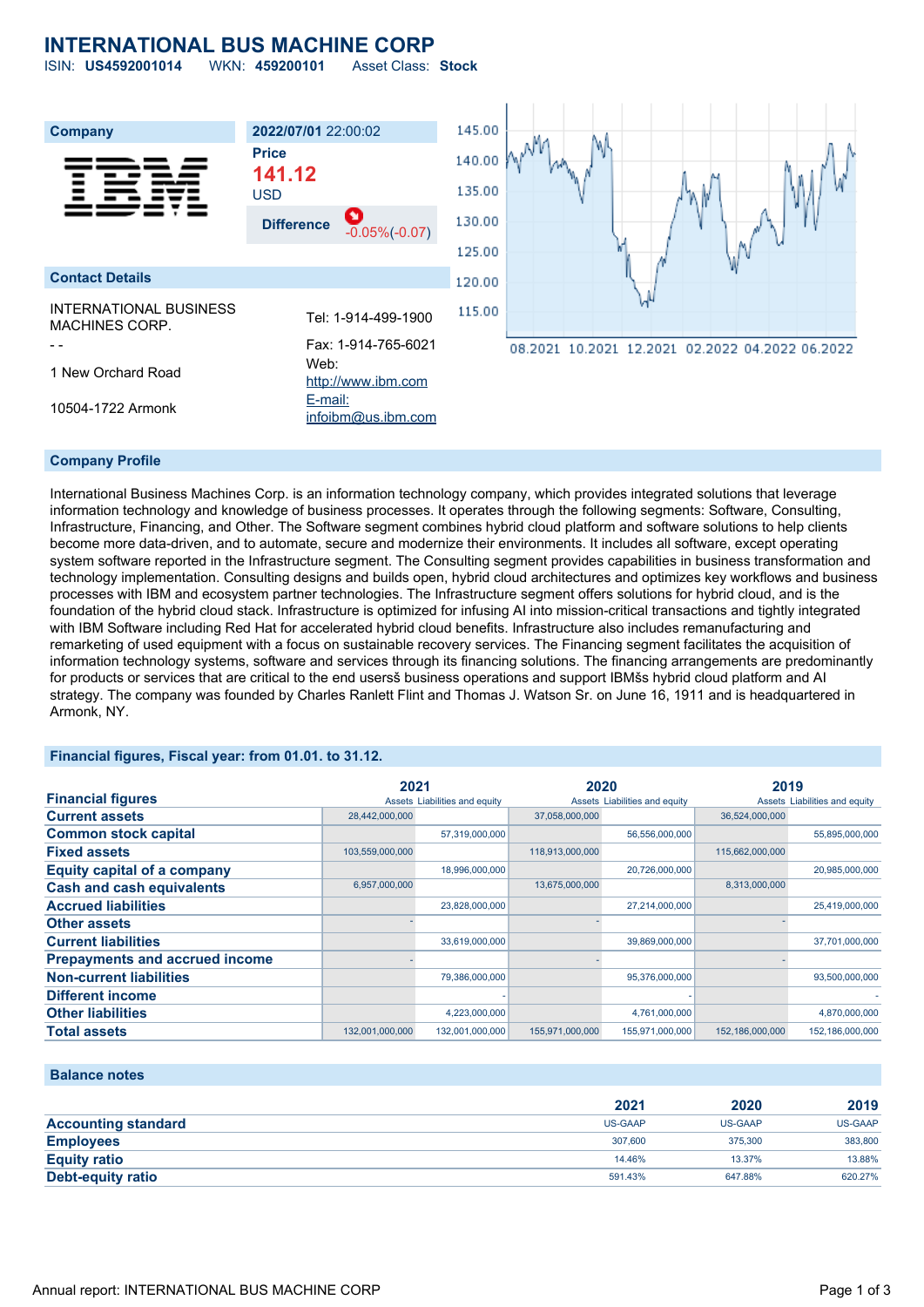| <b>Others</b>           |       |           |       |
|-------------------------|-------|-----------|-------|
|                         | 2021  | 2020      | 2019  |
| <b>Tax Expense Rate</b> | 2.55% | $-18.54%$ | 7.17% |